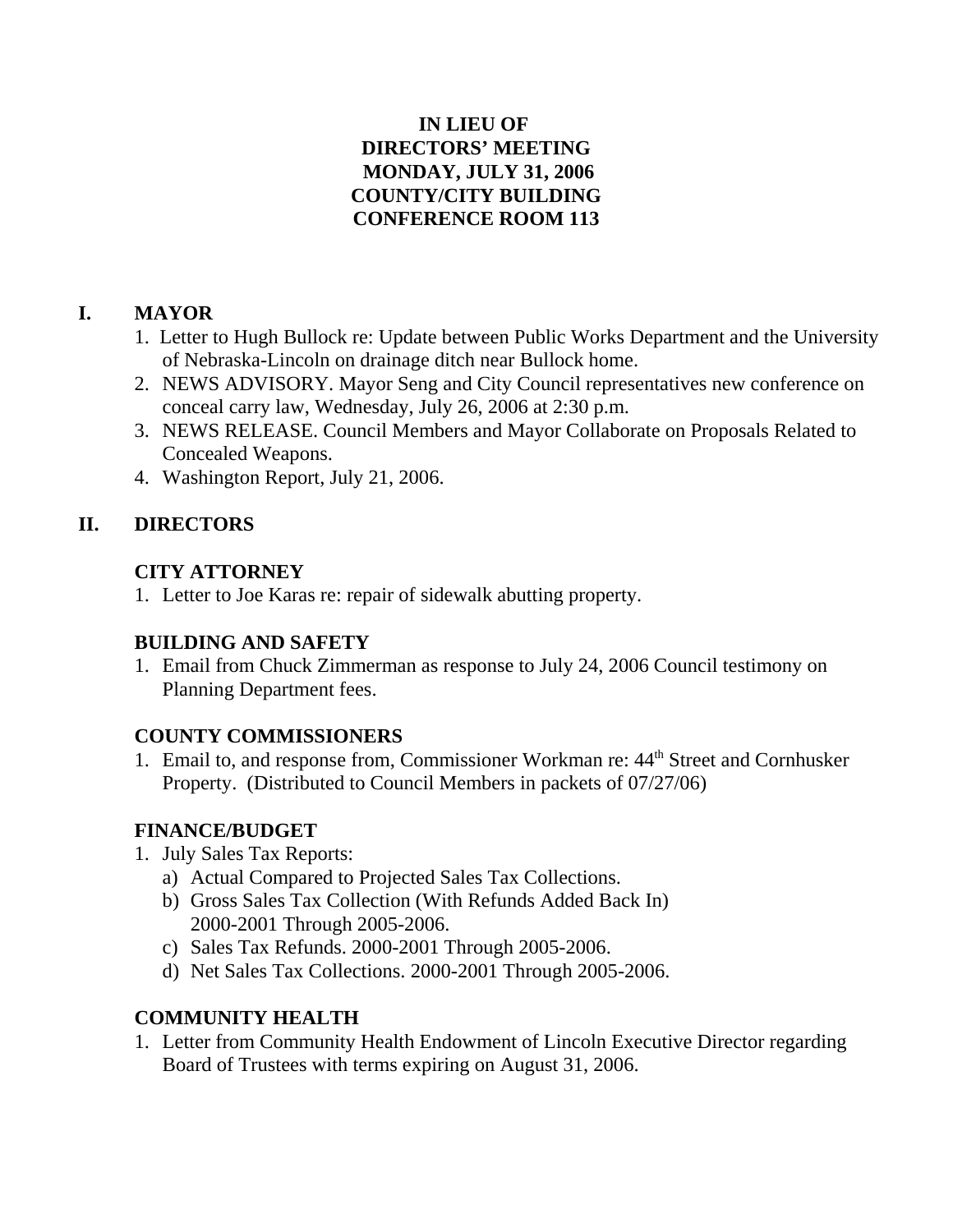#### **PLANNING COMMISSION ACTION**

#### **Change of Zone:**

1) Change of Zone No. 06021.

#### **Permits:**

- 1) Special Permit No. 04020A.
- 2) County Special Permit No. 05058.

#### **Requests for Deferral:**

- 1) Change of Zone No. 06042.
- 2) Change of Zone No. 06043.

#### **Public Hearing and Action, Miscellaneous:**

- 1) Street & Alley Vacation No. 06004.
- 2) Street & Alley Vacation No. 06005.

### **Other Items:**

1) Change of Zone No. 06040.

# **Pending List:**

- 1) Change of Zone No. 3321.
- 2) Comprehensive Plan Amendment No. 03009.
- 3) Street & Alley Vacation No. 04013.
- 4) Change of Zone no. 06040.
- 5) County Preliminary Plat No. 06008.
- 6) County Special Permit No. 06038.
- 2. Change of Zone No. 06040 Downzone.  $(40<sup>th</sup>$  to  $48<sup>th</sup>$  Streets, Randolph to "A" Streets)
- 3. Memo from Marvin Krout regarding fee increases. (Bill No's 113, 06-114, 06-115 and 06R-146)
- 4. Annexation by Ordinance No.18735 map.
- 5. Annexation by Ordinance No.18755 map.
- 6. Annexation by Ordinance No.18737 map.

### **PLANNING COMMISSION FINAL ACTION**

1. Special Permit No. 04020A (Limited Landfill - S.W. 28<sup>th</sup> Street and West "O" Street) Resolution No. PC-01006.

### **PUBLIC WORKS AND UTILITIES**

1. ADVISORY. Water Distribution Main at Fletcher and Highway 34;  $14<sup>th</sup>$  to Northwest  $12<sup>th</sup>$ . Project #803202, 803203, 803204.

# **III. CITY CLERK**

- 1. Hand out, Single Family Permits, January June 2006, at formal Council meeting on 07/24/06 relating to Items:
	- *11) 06-113 Change of Zone 06023 -*
	- *12) 06-114 Misc. 06005 -*
	- *13) 06-115*
	- *14) 06R-146*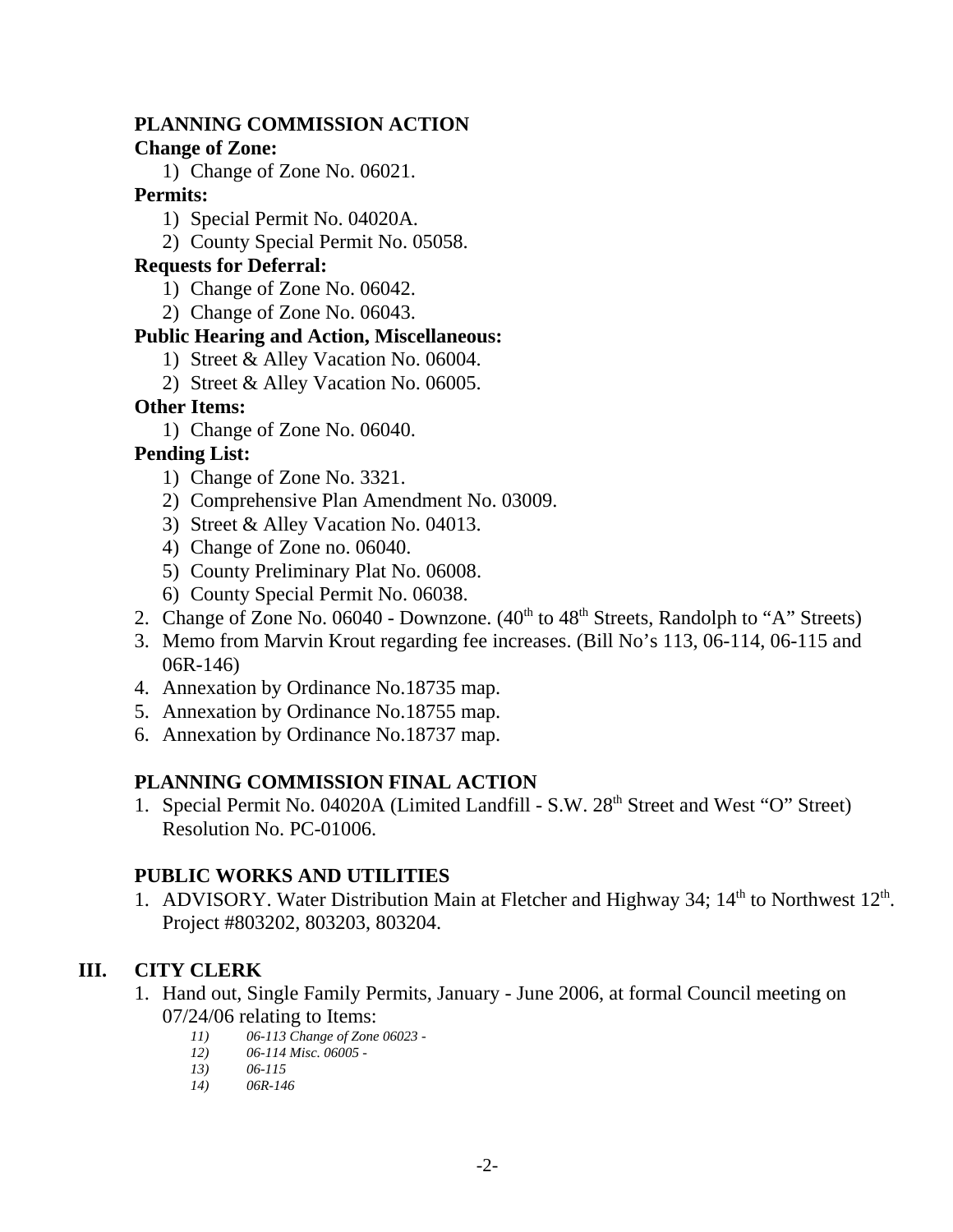2. Motion to Amend No. 1. Move to amend Bill No. 06-122.

### **IV. COUNCIL REQUESTS/CORRESPONDENCE**

### **JON CAMP**

#### **Constituent Email/Correspondence Against Proposal to Ban Conceal Carry**

- 1. Email from Darren and Bonita Kinney**.**
- 2. Email from Joseph L. Behringer.
- 3. Email from Roger Tracy.
- 4. Email from Dean E. Taylor.
- 5. Email from Neal Bloomquist.
- 6. Email from Stan Litty.

### **Other Constituent Email/Correspondence to Councilman Camp**

- 1. Email from Gerhardt L. Jacobs supporting vote on concealed carry.
- 2. Email, and response to Susan Larson Rodenburg re: bike lanes and traffic engineer.
- 3. Email from Keith McGill re: Congratulations on upholding state law on conceal carry.
- 4. Email from Daniel Walz re: Thanks for defeating conceal carry ban.
- 5. Email from Tom Spann re: Thanks for leadership on LB 454, conceal carry.
- 6. Email from Andrew Lighthall re: Thanks for not banning RTC in Lincoln.
- 7. Email from, and response to, Tom McCormick re: Council should provide public hearing on conceal carry.
- 8. Email from Ellen Dubas re: Against not having public hearing on concealed weapons.
- 9. Email from Dennis LaPage re: Glad Council stood up for citizens of Lincoln.
- 10. Email from Ron Moore re: Appreciation for job and killing the concealed carry ban and statements on budget.
- 11. Email from Janis Strautkalns re: Thank you for actions regarding concealed weapons.
- 12. Email from Martin Grgurich re: Thank you for voting down concealed weapons ban.
- 13. Email from Fritz Grothe re: Thank you for upholding state law.

### **ROBIN ESCHLIMAN**

1. Memorandum from Chief of Police Tom Casady re: Cuts to Police Budget.

# **DAN MARVIN**

 1. Letter from Mr. Hasselberger re: Against eliminating position at the Bennett Martin Library.

### **PATTE NEWMAN**

 1. Response to RFI #39 - Graffiti and Use of Video Tape Equipment from Dana W. Roper, City Attorney.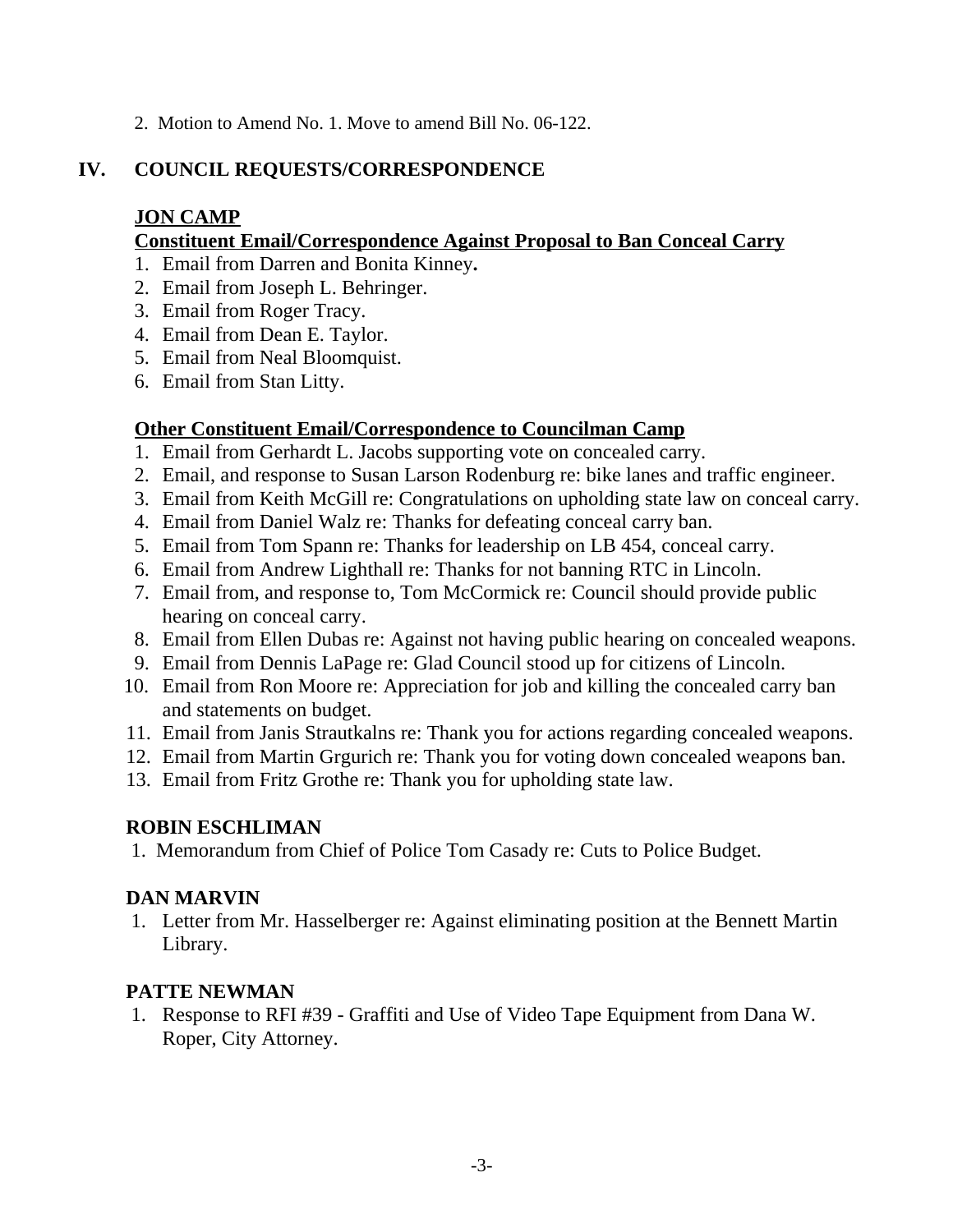### **KEN SVOBODA**

 1. Email from Scott Voichoskie with comments from Anne Boyle re: Public transit system.

### **V. MISCELLANEOUS**

- 1. Email from Betty Bates re: Opposed to cuts in Urban Development and Human Rights Commission.
- 2. Email from Peggi Ammon re: Disappointed with budget cuts not accomplished.
- 3. Email from Mary A. Kuhlmann re: Opposed to cuts in Urban Development or the Human Rights Commission.
- 4. Letter from David A. Riley re: Tax cuts in the Lincoln City budget. (Letter distributed to Council members on July 21, 2006)
- 5. Email from Jason Albers re: Support of downtown bike lanes.
- 6. Email from Kasey Rigg re: Staffing cuts, tightening belts.
- 7. Email from Laura Barton re: Animal control needs more employees, not fewer.
- 8. Email from Terese re: City cannot cut jobs from Animal Control or the City.
- 9. Email from Paul Haith re: Budget process.
- 10. Email from LaDonna VanArsdall and Christina Chambers re: Cannot cut jobs and staff from the Animal Control existing staff.
- 11. Email from Heather Critchfield re: Do not cut funding for Animal Control Officers.
- 12. Email from Joyce Hasselbalch re: Rethink position on cuts regarding Animal Control.
- 13. Email from Sian Maxwell re: Budget disappointment.
- 14. Email from Nancy Johnson re: Disgusted with process on conceal carry.
- 15. Email from David Schoenmaker re: Reconsider public speaking on conceal carry.
- 16. Email from Bill Boyd re: Motorsports facility in Lancaster County.
- 17. Email from Don Kohtz re: Retention of Randy Hoskins.
- 18. Email from Stanley Oswald re: Appalled at decision of no public speaking on conceal carry.
- 19. Email from Darren and Bonita Kinney, re: Opposed to conceal carry ban.
- 20. Email from Larry Mitchell re: Opposed to conceal carry ban.
- 21. Email from Steve Shoff re: Opposed to conceal carry ban.
- 22. Email from Ed Utterback re: Opposed to conceal carry ban.
- 23. Email from Jim Shook re: Opposed to conceal carry ban.
- 24. Email from Adams re: Opposed to conceal carry ban.
- 25. Email from Gould re: Opposed to conceal carry ban.
- 26. Email from Alan Britton re: Opposed to conceal carry ban.
- 27. Email from Bergerac re: Opposed to conceal carry ban.
- 28. Email from William and Louise Stone re: Opposed to conceal carry ban.
- 29. Email from William T. Brockley re: Opposed to conceal carry ban.
- 30. Email from John Rohan re: Opposed to conceal carry ban.
- 31. Email from Rick Kunze re: Opposed to conceal carry ban.
- 32. Email from David A. Crandall re: Opposed to conceal carry ban.
- 33. Email from Neil Bickley re: Opposed to conceal carry ban.